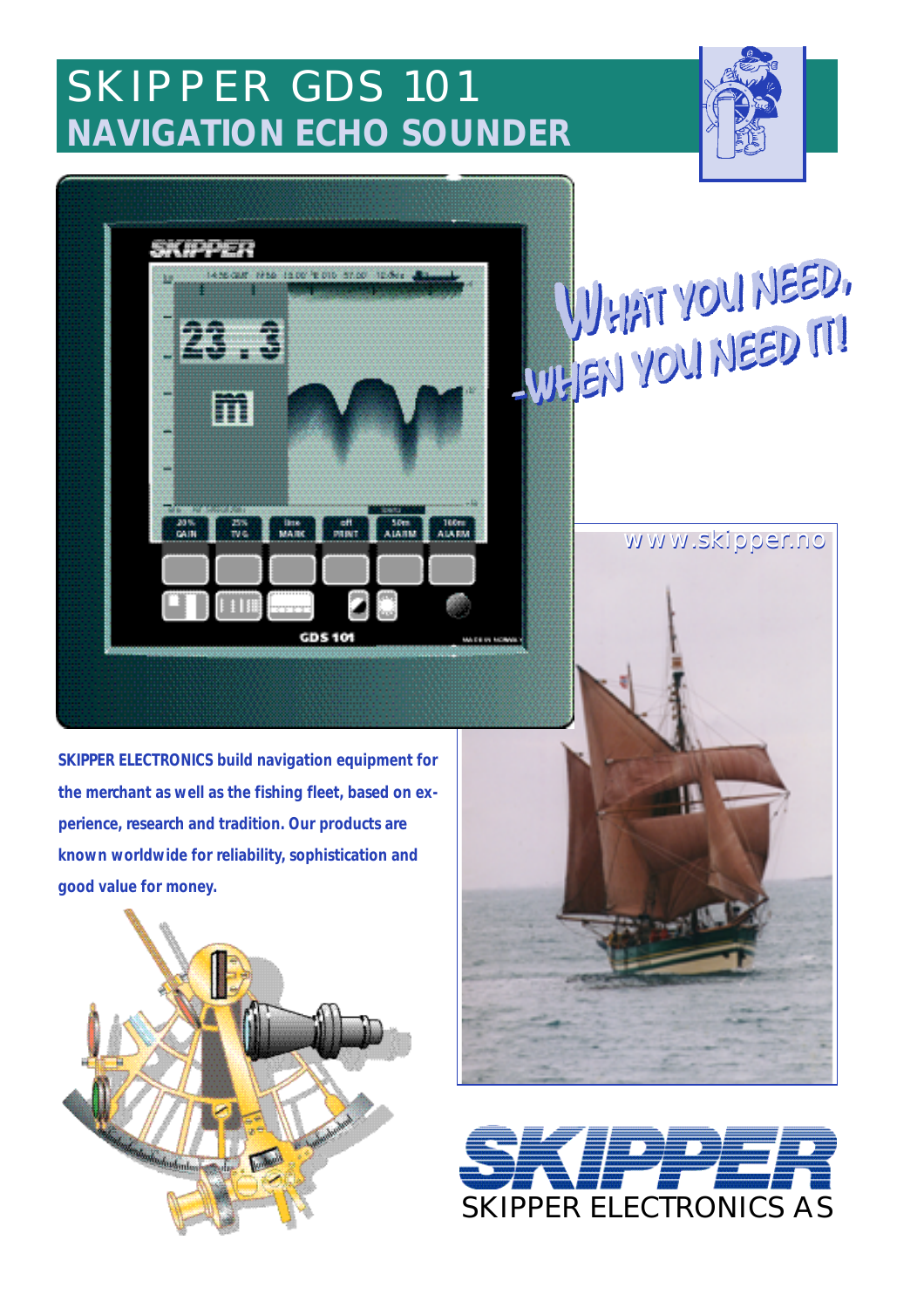### SKIPPER GDS 101 **NAVIGATION ECHO SOUNDER**



#### **SKIPPER GDS 101 sets a new standard for navigation for all vessels required to have a navigation echo sounder onboard.**

GDS 101 is based on the latest computer techniques offering all features demanded onboard a modern ship.

GDS 101 is designed to be easy to use and has incorporated more features than most echo sounders on the market. It has a rugged and robust mechanical design. GDS 101 is developed and tested based on years of experience.

GDS 101 is a graphic, digital navigation echo sounder. A backlit LCD with high resolution Dotmatrix screen gives an instant access to all vital information. The screen shows the information in graphic and/or numeric presentation. The user can select between six different screen languages (English, French, German, Spanish, Russian or Norwegian).

GDS 101 is equipped with a rotating, digital encoder. This is used with the «Soft-keys» to enable the user to enter new settings during operation.

The operator can activate and operate «Soft.keys» in 10 different «Soft-Key» screens.

#### **Storage of recorded depth data. With GPS connected: Time, Date, Position, Course and Speed.**

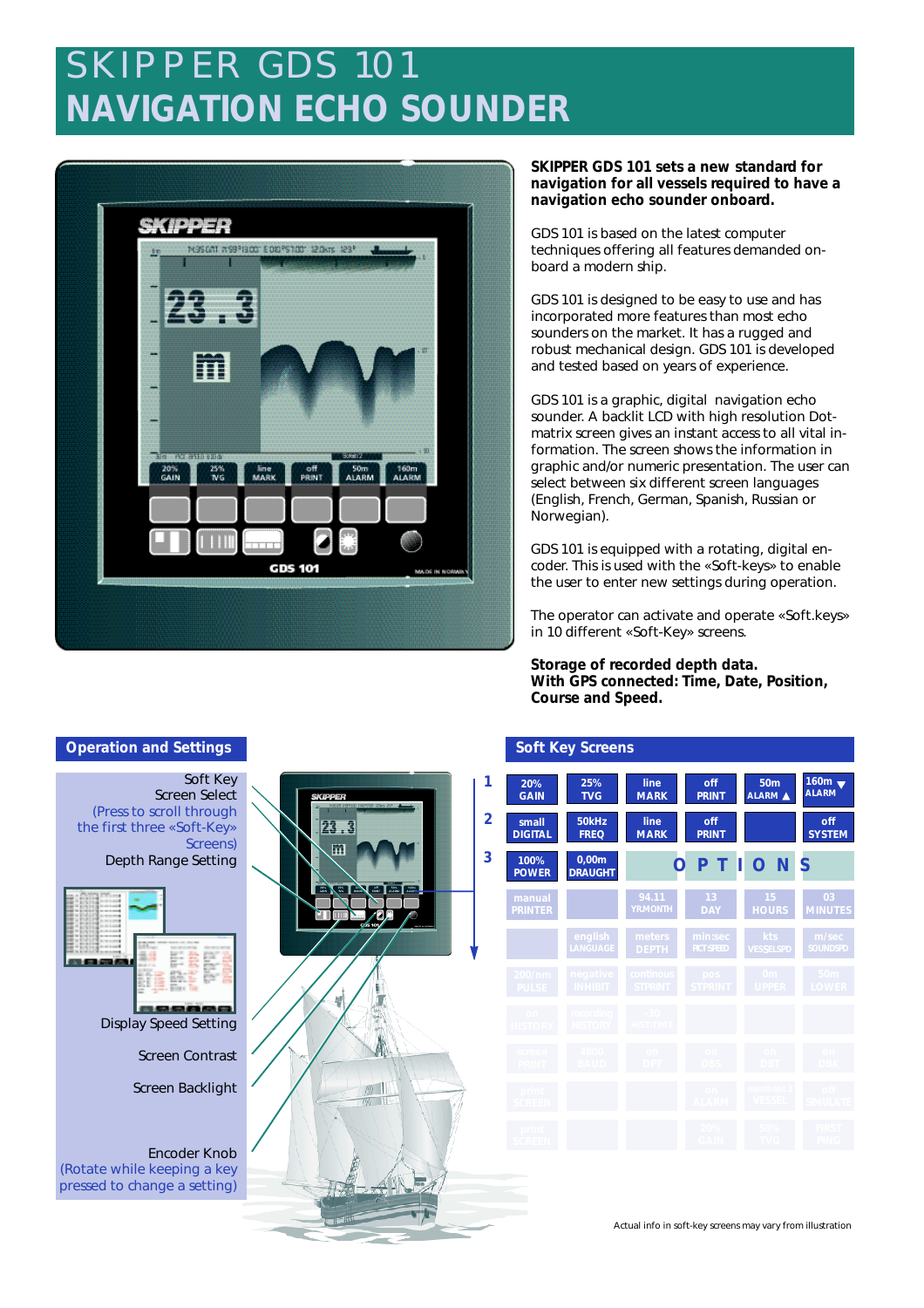### SKIPPER GDS 101 System overview | Specifications:

### **Typical installation Interface,**



| <b>Power Supply</b><br><b>Power Consumption</b><br><b>Display</b> | - AC: 220V/110V 50/60Hz. DC: 20-40V<br>- 60W at 220V AC. 40W at 24V DC.<br>- 150x200mm graphic Dot-Matrix super<br>twist LCD screen with                             |
|-------------------------------------------------------------------|----------------------------------------------------------------------------------------------------------------------------------------------------------------------|
| Printer<br><b>Memory</b>                                          | adjustable contrast and backlight.<br>- External, standard PC paralell printer.<br>- 24 h storage memory of recorded<br>data and for retaining operational settings. |
| <b>Ranges</b>                                                     | - Selectable from 0-10m to 0-1600m.<br>Draught compensation.                                                                                                         |
| <b>Measuring Accuracy</b><br><b>Frequencies</b>                   | - Better than 1%<br>- Standard, 38, 50 and 200kHz,<br>selectable from keyboard.<br>(Other freq. on request)                                                          |
| Transmitter:                                                      |                                                                                                                                                                      |
| <b>Output power</b>                                               | - 1kW, adjustable                                                                                                                                                    |
| <b>Depth alarms</b>                                               | - Deep and shallow limits                                                                                                                                            |
| <b>Calendar/Clock</b>                                             | - Year-month-day / Hours-min.-sec.                                                                                                                                   |
| <b>Outputs</b>                                                    | 24 hours system                                                                                                                                                      |
|                                                                   | - Trigger- and bottom-pulses.                                                                                                                                        |
|                                                                   | Analogue 4-20mA, and 0-10V for                                                                                                                                       |
|                                                                   | depth.<br>Detected video.                                                                                                                                            |
|                                                                   | NMEA 0183 for depth.                                                                                                                                                 |
|                                                                   | Alarm relays.                                                                                                                                                        |
|                                                                   | Output for VGA repeater.                                                                                                                                             |
|                                                                   | Output for standard PC printer                                                                                                                                       |
|                                                                   |                                                                                                                                                                      |
| <b>Inputs</b>                                                     | - 100/200 pulses for speed, NMEA 0183                                                                                                                                |
|                                                                   | for speed, position, heading and time.                                                                                                                               |
|                                                                   | Remote keyboard, remote printer                                                                                                                                      |
| <b>Languages</b>                                                  | start.                                                                                                                                                               |
|                                                                   | - English, French, German, Spanish,<br>Russian, Norwegian.                                                                                                           |
| <b>Options</b>                                                    | - Remote depth indicators. Remote                                                                                                                                    |
|                                                                   | keyboard. Printer.                                                                                                                                                   |
|                                                                   |                                                                                                                                                                      |
| <b>Classification</b>                                             | IMO and Wheelmark                                                                                                                                                    |
| <b>Service</b>                                                    | Available in all major harbours,                                                                                                                                     |
|                                                                   | world-wide through extensive dealer                                                                                                                                  |
|                                                                   | network.                                                                                                                                                             |
|                                                                   |                                                                                                                                                                      |
|                                                                   |                                                                                                                                                                      |
|                                                                   |                                                                                                                                                                      |
|                                                                   |                                                                                                                                                                      |
|                                                                   |                                                                                                                                                                      |
|                                                                   |                                                                                                                                                                      |